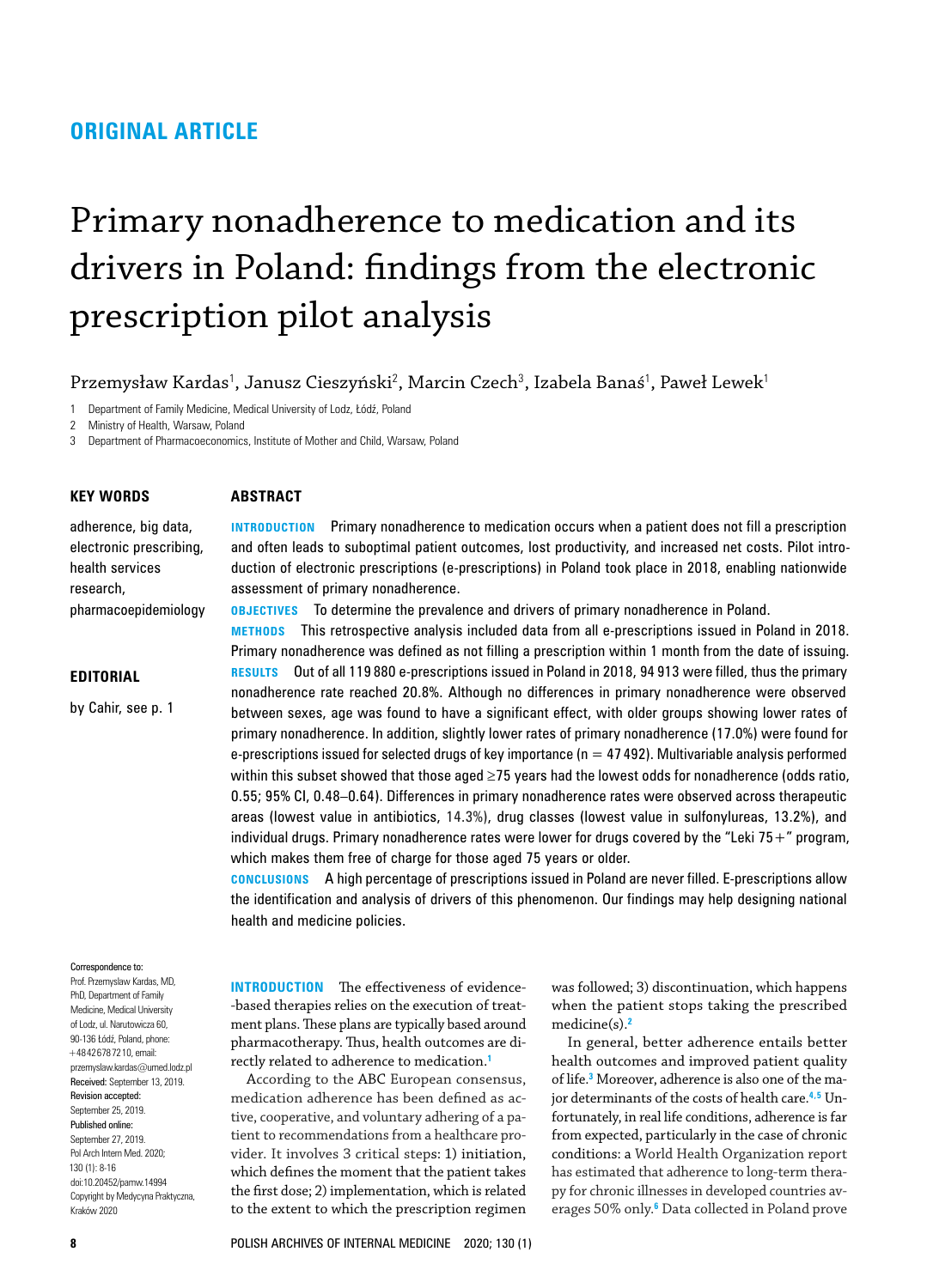## **What's new?**

Medication nonadherence is a major barrier to obtaining full benefits of evidence-‑based therapies. On average, 50% of patients on long‑term treatment deviate from the drug regimen. Comparative studies have proved that nonadherence rates might be even higher in Poland. This, however, has been extensively studied for secondary nonadherence, that is, the execution of already started therapies, and there is no data on the rate of primary nonadherence. Objective assessment of primary nonadherence became possible with the introduction of electronic prescriptions. In this study we analyze the big data derived from the electronic prescription pilot in Poland and measure for the first time the primary nonadherence rate and determine the drivers of this phenomenon in the Polish population.

> <span id="page-1-1"></span><span id="page-1-0"></span>that in terms of poor implementation, nonadherence can range from 57.6% in the case of hyper-tension<sup>[7](#page-8-7)</sup> to 85.6% in the case of psychiatric condi-tions.<sup>[8](#page-8-8)</sup> Comparative studies also indicate that various forms of nonadherence are more prevalent in Poland than in western European countries.**[7](#page-8-7),[9](#page-8-9)**

> <span id="page-1-3"></span>So far, most of the studies in this field have focused on poor implementation and discontinuation.**[10](#page-8-10)** However, primary nonadherence is also very important from the public health perspective, due to its negative effect on health outcomes. Moreover, even from a short-term perspective, initial medication nonadherence has a negative impact on productivity due to lower work ability and leads to increased net costs.**[11](#page-8-11)**

> <span id="page-1-4"></span>The Polish healthcare system, like many other European systems, is a health insurance system based on a principle of social solidarity. Health services are provided free of charge to those insured (ie, practically the entire population) by both public and private healthcare providers, and are paid by the only national health payer—the Polish National Health Fund (Narodowy Fundusz Zdrowia). Most of drugs are subject to out-‑of‑pocket copayment, which varies within drug classes. Copayment is organized around the idea of stimulating the use of generic drugs: original (brand name) drugs incur higher copayments than generics. However, there is a wide variation in copayment among various generics holding the same active compound. Recently, the "Leki 75+" program has been introduced, allowing those aged 75 and older to obtain several drugs for free in community pharmacies provided that the prescription has been issued by their primary care physician. These are the drugs shortlisted by the Ministry of Health due to their importance in evidence-based therapy for chronic conditions in the elderly. Currently, the list holds over 2000 drugs.

> So far, primary nonadherence has not been extensively studied in Poland due to a lack of rele‑ vant data. However, the recent implementation of the uniform nationwide eHealth system in Poland creates a new opportunity for that type of studies, enabling comparisons of data between pharmacy claims and prescriptions. Once completely implemented, this system will be composed

of several interlinked digital health solutions, such as electronic prescription (e-prescription), patient electronic health record, and e‑referral. One of the first solutions to be implemented is e‑prescription, which has been piloted in 2018. Along other major advantages over traditional prescriptions, e-prescription allows primary nonadherence to be traced through the comparison of data regarding prescribed and dispensed e‑drugs.

Therefore, the aim of this study was to analyze the rate of primary nonadherence in Poland and to identify major drivers of this problem among Polish patients.

**METHODS** This retrospective analysis used data from all e‑prescriptions issued in Poland in 2018. The entire database included 119 880 e-prescriptions, each for individual drug item. Most of these prescriptions were issued within the national e‑prescription pilot. The pilot was running from May to September 2018. Participating healthcare institutions of various profiles (such as primary care centers, outpatient specialist clinics, and hospitals) were either invited by CSIOZ (see below), or joined the pilot on the voluntary basis. Thus, the pilot covered 9 provinces (out of 16), and included 190 physicians.

<span id="page-1-2"></span>The data used in this study was obtained from the Center of Information Systems for Healthcare (Centrum Systemów Informacyjnych Ochrony Zdrowia, CSIOZ). The CSIOZ is a govern‑ mental institution responsible for the digitalization of the Polish healthcare system. One of its major tasks is building up a nationwide system of e‑prescriptions.

The source data was fully anonymized; therefore, according to the policy of Ethical Commission of Medical University of Lodz, the study was not subject to ethical approval.

The data was also simplified: along with ba‑ sic characteristics of the patient (namely: age and sex), each record included the date of prescription, details (such as a trade name, a dose, a number of packs, etc) of the prescribed drug, date of dispensation (if it took place), and details of the drug being dispensed.

<span id="page-1-5"></span>Primary nonadherence is often defined as fail‑ ure to pick up a medication within a defined number of days after the prescription was made.**[12](#page-8-6)** Our data, however, were not linked to clinical data, nor were the longitudinal prescription histories for individual patients available. Therefore, for the purpose of this study, primary nonadherence was defined as the e-prescription being not dispensed within 30 days, which corresponds with the typical period of prescription validity in Poland.

In order to perform an in‑depth analysis of the drivers of nonadherence, 47 drugs of key importance for public health were selected. These belonged to 6 major therapeutic areas and were derived from 16 drug classes, as detailed below, along with their corresponding Anatomical Therapeutic Chemical (ATC) codes: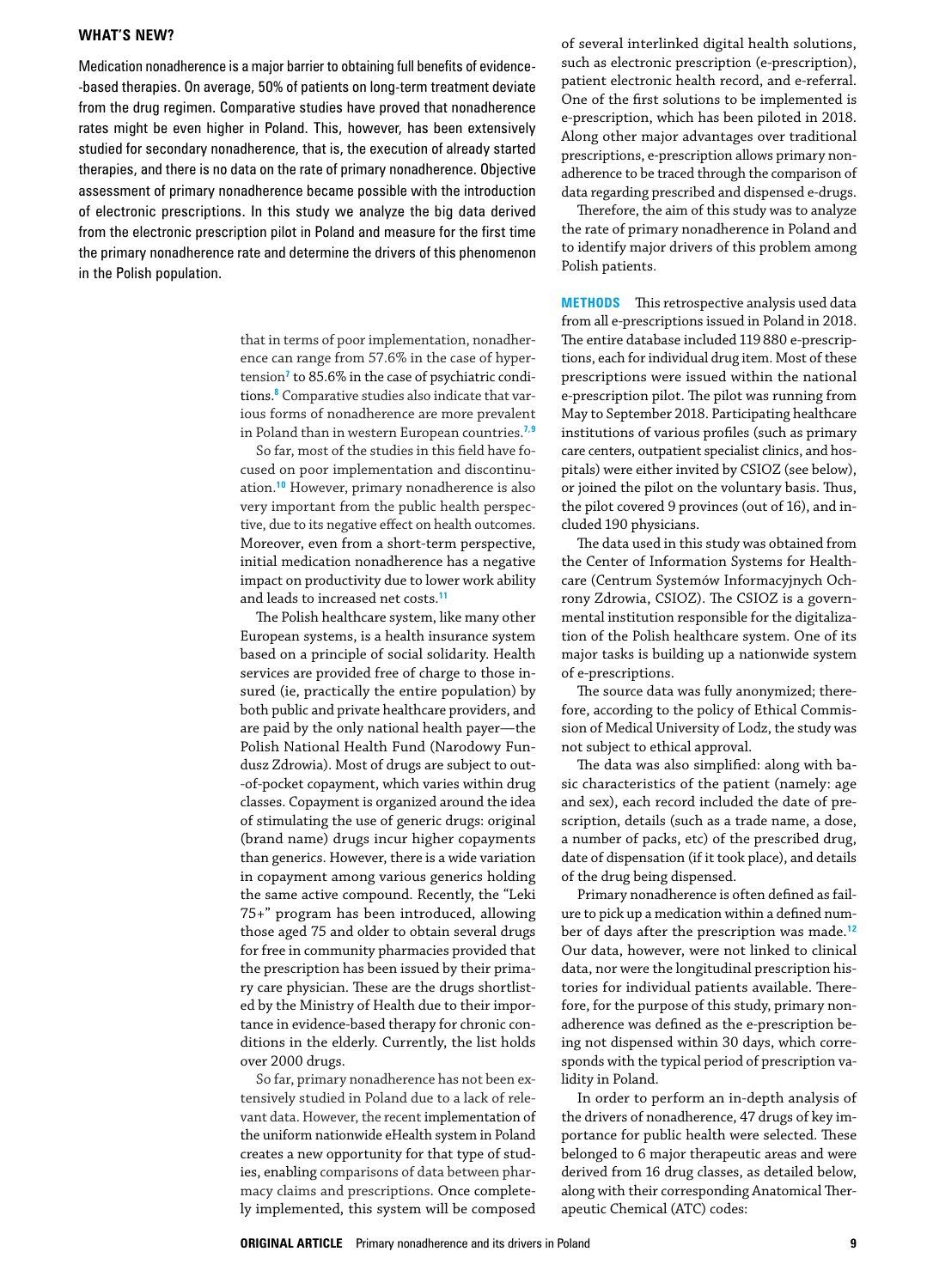<span id="page-2-0"></span>**TABLE 1** Primary adherence and nonadherence by age and sex, as assessed with electronic prescriptions issued in Poland in 2018

| Variable    | <b>Electronic prescription status</b> |                              |              | $P$ value |
|-------------|---------------------------------------|------------------------------|--------------|-----------|
|             | <b>Filled</b><br>(adherence)          | Not filled<br>(nonadherence) | All          |           |
| Sex         |                                       |                              |              |           |
| Female      | 57 120 (79.17)                        | 15029 (20.83)                | 72149 (100)  | 0.96      |
| Male        | 37 793 (79.18)                        | 9938 (20.82)                 | 47731 (100)  |           |
| Age group   |                                       |                              |              |           |
| $1 - 18$ v  | 508 (63.03)                           | 298 (36.97)                  | 806 (100)    | < 0.001   |
| $19 - 39$ v | 6290 (62.25)                          | 3350 (34.75)                 | 9640 (100)   |           |
| $40 - 64$ y | 31 647 (77.68)                        | 9095 (22.32)                 | 40742 (100)  |           |
| $65 - 74$ y | 30 223 (80.76)                        | 7198 (19.24)                 | 37 421 (100) |           |
| ≥75 v       | 26 245 (83.93)                        | 5026 (16.07)                 | 31 271 (100) |           |
| Total       | 94 913 (79.17)                        | 24 967 (20.83)               | 119880 (100) |           |

Data are presented as number (percentage).

**1** Diabetes

– Biguanides: metformin (A10BA02)

– Sulfonylureas: gliclazide (A10BB09), glimepiride (A10BB12)

– α‑Glucosidase inhibitors: acarbose (A10BF01)

– Dipeptidyl peptidase 4 inhibitors: sitagliptin (A10BH01)

- **2** Antithrombotic agents
	- Vitamin K antagonists (VKAs): warfarin (B01AA03), acenocoumarol (B01AA07)

– Platelet aggregation inhibitors: clopidogrel (B01AC04)

– Novel oral anticoagulants: dabigatran (B01AE07), rivaroxaban (B01AF01)

**3** Cardiovascular system

– Diuretics: hydrochlorothiazide (C03AA03), indapamide (C03BA11), furosemide (C03CA01), torasemide (C03CA04), spironolactone (C03DA01), eplerenone (C03DA04)

– β‑Blockers: metoprolol (C07AB02), bisopro‑ lol (C07AB07), nebivolol (C07AB12), carvedilol (C07AG02)

– Calcium channel blockers: amlodipine (C08CA01), lacidipine (C08CA09), diltiazem (C08DB01)

– Angiotensin‑converting enzyme (ACE) in‑ hibitors: enalapril (C09AA02), perindopril (C09AA04), ramipril (C09AA05), quinapril (C09AA06)

– Angiotensin II receptor blockers: losartan (C09CA01), valsartan (C09CA03)

**4** Lipid modifying agents

– HMG CoA reductase inhibitors: simvastatin (C10AA01), atorvastatin (C10AA05), rosuvas‑ tatin (C10AA07)

- Fibrates: fenofibrate (C10AB05)
- **5** Anti-infectives for systemic use

– Antibacterials for systemic use: doxycycline (J01AA02), amoxicillin (J01CA04), amoxicil‑ lin and β-lactamase inhibitor (J01CR02), cefuroxime (J01DC02), roxithromycin (J01FA06), azithromycin (J01FA10), clindamycin (J01FF01), ciprofloxacin (J01MA02)

**6** Psychoanaleptics

– Antidepressants: opipramol (N06AA05), fluoxetine (N06AB03), paroxetine (N06AB05), sertraline (N06AB06), escitalopram (N06AB10), venlafaxine (N06AX16).

For further analysis, ATC classification system codes were assigned according to the drug trade names originally provided on the e-prescriptions. Thus, different drugs sharing the same chemical compound were classified under the same ATC code. Only drugs formed from a single chemical compound were included in this analysis, fixed-‑dose combination drugs were excluded.

**Statistical analysis** Data analysis included de‑ scriptive statistics of overall prevalence of primary nonadherence. Then, the effect of potential drivers of primary nonadherence was assessed, these included patient characteristics (age and sex), drug class, and special care program (the "Leki 75+" program). For the purpose of this analysis, age (a continuous variable) was categorized into 5 categories: 1 to 18 years, 19 to 39 years, 40 to 64 years, 65 to 74 years, and 75 years or older. Due to a low number of patients in the 2 youngest age groups, for the purpose of logistic regression analysis, these 2 groups were combined. Categorical variables were expressed as proportions and compared between relevant groups using the  $\chi^2$  test.

In addition to the descriptive analyses, multivariable analysis was performed with age and sex accepted as independent variables, and primary nonadherence as a single dependent variable. In order to determine which of these factors, if any, were independently associated with primary nonadherence in our study population, a logistic regression was employed. This allowed the calculation of relevant odds ratios and 95% CI. For statistical calculations, Statistica 10 software (TIBCO Software Inc.) was used. A *P* value of less than 0.05 was considered significan

**Results Electronic prescription characteristics**

Out of all 119 880 e-prescriptions issued in Poland in 2018, nearly three fourth (72 149, 60.2%) were prescribed to women. Only 806 e-prescriptions (0.7% of all) were prescribed to those aged up to 18 years, whereas the highest number of e-prescriptions was issued for the 40-to-64-years age group (40 742, 34.0%). Altogether, prescriptions for the elderly, that is, those aged 65 years or older, represented 57.3% (68 692) of the total number of e‑prescriptions; of these, nearly half were issued for those aged 75 years or older (**[Table 1](#page-2-0)**).

**Primary nonadherence** Out of all e-prescriptions issued in Poland in 2018, 94913 were filled in, thus the rate of primary nonadherence was 20.8% (**[Table 1](#page-2-0)**).

Across all e-prescriptions, identical percentages were unfilled in the case of e-prescriptions issued for women and men (20.8% and 20.8%;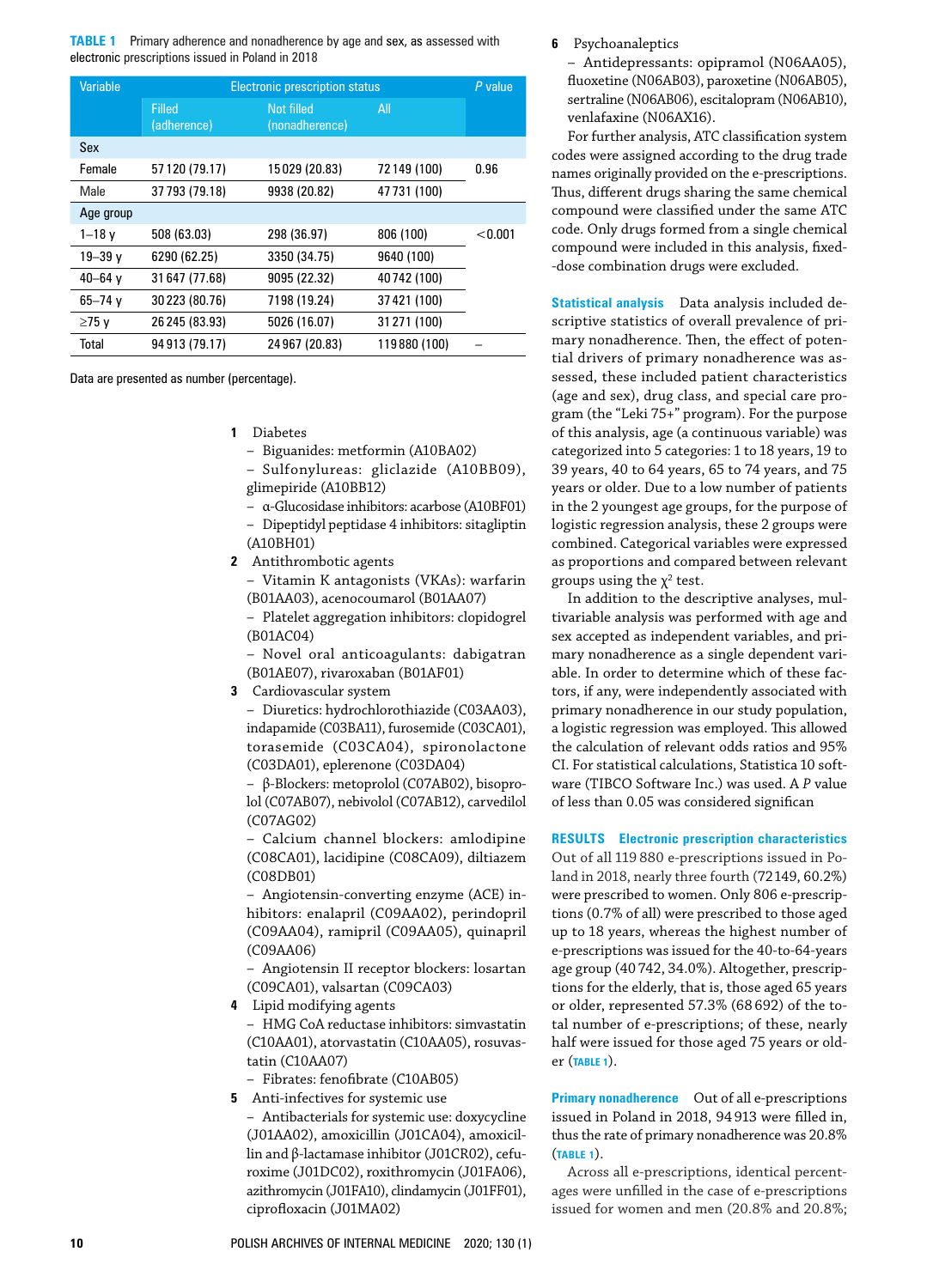<span id="page-3-0"></span>**TABLE 2** Primary nonadherence by therapeutic area, drug class, and Anatomical Therapeutic Chemical classification system code, as assessed with electronic prescriptions issued in Poland in 2018 for selected drugs (continued on the next page)

| <b>Therapeutic area</b>   | Drug class                        | Drug name           | E-prescriptions issued, n | Primary nonadherence, % |
|---------------------------|-----------------------------------|---------------------|---------------------------|-------------------------|
| <b>Diabetes</b>           | Total                             |                     | 4878                      | 14.90                   |
|                           | <b>Biguanides</b>                 | Metformin           | 417                       | 15.42                   |
|                           | Sulfonylureas                     | Total               | 1322                      | 13.24                   |
|                           |                                   | Gliclazide          | 726                       | 10.33                   |
|                           |                                   | Glimepiride         | 596                       | 16.78                   |
|                           | $\alpha$ -Glucosidase inhibitors  | Acarbose            | 123                       | 17.89                   |
|                           | Dipeptidyl peptidase 4 inhibitors | Sitagliptin         | 16                        | 18.75                   |
| Antithrombotic            | Total                             |                     | 1918                      | 18.09                   |
| agents                    | Vitamin K antagonists             | Total               | 375                       | 15.73                   |
|                           |                                   | Warfarin            | 185                       | 15.68                   |
|                           |                                   | Acenocoumarol       | 190                       | 15.79                   |
|                           | Platelet aggregation inhibitors   | Clopidogrel         | 395                       | 14.18                   |
|                           | Novel oral anticoagulants         | Total               | 1148                      | 20.21                   |
|                           |                                   | Dabigatran          | 328                       | 29.27                   |
|                           |                                   | Rivaroxaban         | 820                       | 16.59                   |
| Cardiovascular            | Total                             |                     | 27634                     | 17.19                   |
| system                    | <b>Diuretics</b>                  | <b>Total</b>        | 7132                      | 18.55                   |
|                           |                                   | Hydrochlorothiazide | 71                        | 18.31                   |
|                           |                                   | Indapamide          | 2960                      | 16.89                   |
|                           |                                   | Furosemide          | 795                       | 14.21                   |
|                           |                                   | Torasemide          | 2233                      | 21.67                   |
|                           |                                   | Spironolactone      | 494                       | 16.40                   |
|                           |                                   | Eplerenone          | 579                       | 22.80                   |
|                           | β-Blockers                        | <b>Total</b>        | 10747                     | 17.14                   |
|                           |                                   | Metoprolol          | 2214                      | 16.31                   |
|                           |                                   | Bisoprolol          | 4556                      | 17.80                   |
|                           |                                   | Nebivolol           | 3382                      | 17.53                   |
|                           |                                   | Carvedilol          | 595                       | 12.94                   |
|                           | Calcium channel blockers          | Total               | 2837                      | 17.98                   |
|                           |                                   | Amlodipine          | 2318                      | 18.94                   |
|                           |                                   | Lacidipine          | 449                       | 15.14                   |
|                           |                                   | Diltiazem           | 70                        | 4.29                    |
|                           | <b>ACE</b> inhibitors             | <b>Total</b>        | 5503                      | 15.10                   |
|                           |                                   | Enalapril           | 269                       | 15.61                   |
|                           |                                   | Perindopril         | 1089                      | 15.79                   |
|                           |                                   | Ramipril            | 4003                      | 14.91                   |
|                           |                                   | <b>Quinapril</b>    | 142                       | 14.08                   |
|                           | Angiotensin II receptor blockers  | Total               | 1415                      | 17.17                   |
|                           |                                   | Losartan            | 362                       | 18.51                   |
|                           |                                   | Valsartan           | 1053                      | 16.71                   |
| Lipid-modifying<br>agents | <b>Total</b>                      |                     | 9281                      | 17.91                   |
|                           | HMG-CoA reductase inhibitors      | Total               | 7962                      | 17.51                   |
|                           |                                   | Simvastatin         | 1284                      | 14.25                   |
|                           |                                   | Atorvastatin        | 3137                      | 18.90                   |
|                           |                                   | Rosuvastatin        | 3541                      | 17.45                   |
|                           | <b>Fibrates</b>                   | Fenofibrate         | 1319                      | 20.32                   |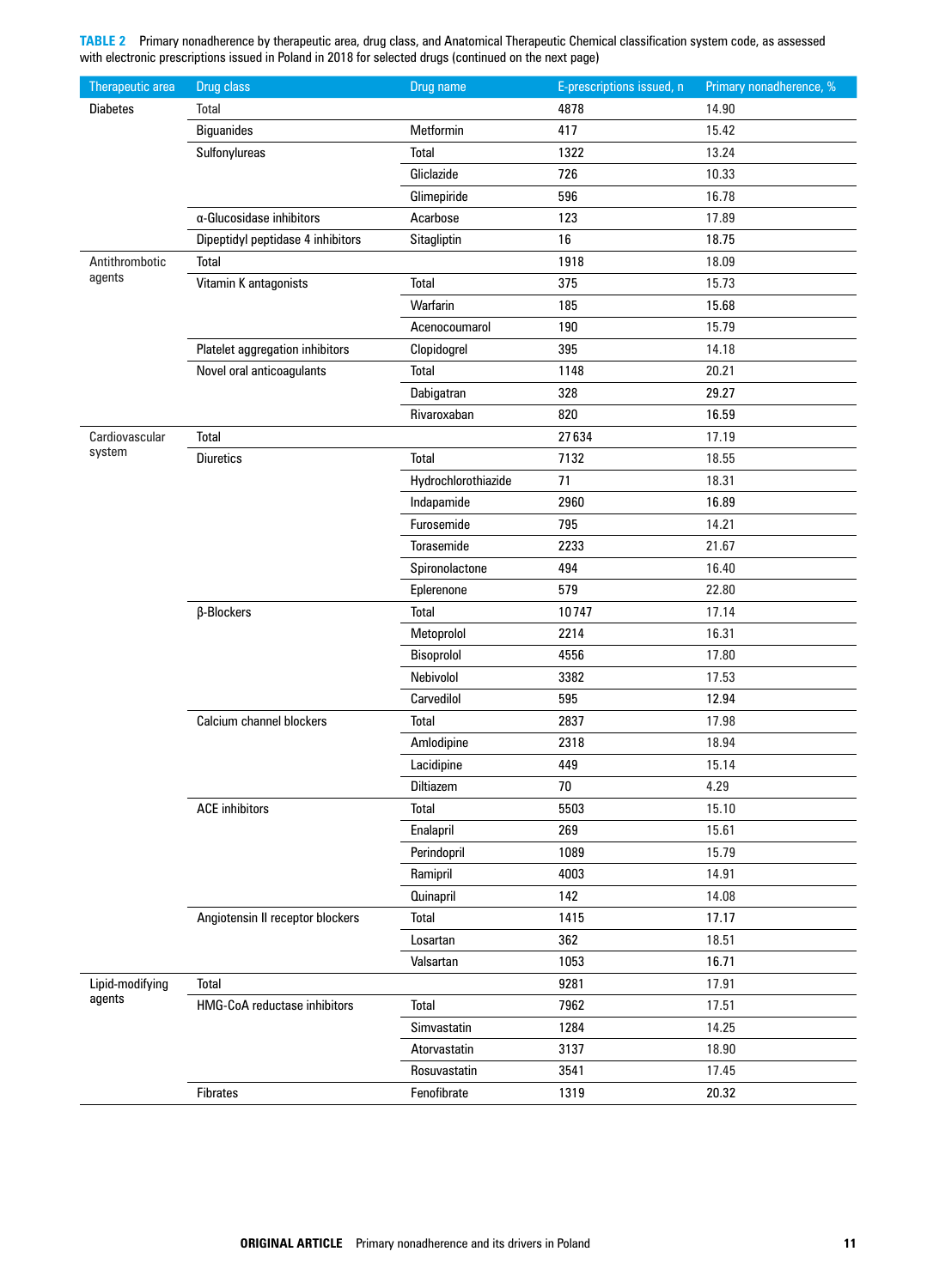**TABLE 2** Primary nonadherence by therapeutic area, drug class, and Anatomical Therapeutic Chemical classification system code, as assessed with electronic prescriptions issued in Poland in 2018 for selected drugs (continued from the previous page)

| <b>Therapeutic area</b>             | Drug class                      | Drug name                                | E-prescriptions issued, n | Primary nonadherence, % |
|-------------------------------------|---------------------------------|------------------------------------------|---------------------------|-------------------------|
| Anti-infectives for<br>systemic use | Antibacterials for systemic use | Total                                    | 2747                      | 14.27                   |
|                                     |                                 | Doxycycline                              | 126                       | 15.87                   |
|                                     |                                 | Amoxicillin                              | 733                       | 14.73                   |
|                                     |                                 | Amoxicillin and<br>β-lactamase inhibitor | 627                       | 12.44                   |
|                                     |                                 | Cefuroxime                               | 525                       | 11.62                   |
|                                     |                                 | Roxithromycin                            | 5                         | 0.00                    |
|                                     |                                 | Azithromycin                             | 423                       | 17.02                   |
|                                     |                                 | Clindamycin                              | 103                       | 17.48                   |
|                                     |                                 | Ciprofloxacin                            | 205                       | 17.07                   |
| Psychoanaleptics                    | Antidepressants                 | Total                                    | 1034                      | 17.79                   |
|                                     |                                 | Opipramol                                | 420                       | 16.90                   |
|                                     |                                 | Fluoxetine                               | 68                        | 14.71                   |
|                                     |                                 | Paroxetine                               | 128                       | 12.50                   |
|                                     |                                 | Sertraline                               | 222                       | 18.02                   |
|                                     |                                 | Escitalopram                             | 125                       | 22.40                   |
|                                     |                                 | Venlafaxine                              | 71                        | 26.76                   |
| Total                               |                                 |                                          | 47492                     | 16.97                   |

Abbreviations: ACE, angiotensin-converting enzyme; e-prescription, electronic prescription; HMG-CoA, 3-Hydroxy-3-methylglutaryl–coenzyme A

<span id="page-4-0"></span>**TABLE 3** Demographic factors associated with primary nonadherence in electronic prescriptions issued in Poland in 2018 for selected drugs: multivariable logistic regression analysis

| <b>Variable</b> | OR (95% CI)         | P value |
|-----------------|---------------------|---------|
| Sex             |                     |         |
| Male            | Reference           |         |
| Female          | $0.96(0.86 - 1.08)$ | 0.53    |
| Age             |                     |         |
| $1 - 39y$       | Reference           |         |
| $40 - 64$ y     | $0.77(0.67 - 0.89)$ | < 0.001 |
| $65 - 74y$      | $0.73(0.63 - 0.84)$ | < 0.001 |
| $\geq$ 75 v     | $0.55(0.48 - 0.64)$ | < 0.001 |

Abbreviations: OR, odds ratio

 $P = 0.97$ ). On the other hand, age had an effect on primary nonadherence, with the lowest rate of nonadherence found in e‑prescriptions issued for the oldest group (36.9% of e-prescriptions unfilled in those aged 1–18 years vs 16.1% in those aged ≥75 years; *P* <0.001) (**[Table 1](#page-2-0)**).

**Primary nonadherence in the subgroup of drugs of key importance** For the group of selected drugs of key importance, 47492 e‑prescriptions were issued, of which 27826 (58.6%) were prescribed to women. In this sample, the primary nonadherence rate reached 17.0% (**[Table 2](#page-3-0)**).

The univariable analysis found sex to have no effect on primary nonadherence in the selected drug sample, with primary nonadherence occurring in 16.8% of e‑prescriptions issued to women, and  $17.3\%$  to men ( $P = 0.13$ ). Also in this sample, primary nonadherence was found to correlate with age, with the lowest rate of primary nonadherence observed in patients aged 75 years or older (**[Figure 1](#page-5-0)**). Multivariable analysis confirmed that the odds for nonadherence decreased with age, with the lowest odds ratio of 1.81 (95% CI, 1.57–2.09) in those aged 75 years or older (**[Table 3](#page-4-0)**).

Variability in nonadherence was observed across therapeutic areas, drug classes, and individual drugs (TABLE 2). Out of the therapeutic areas, the lowest rate of dispensation failure was observed in antibiotics (14.3%), followed by antidiabetic agents (14.9%); the highest rates were observed for antithrombotic agents, lipid lowering agents, and antidepressants (18.1%, 17.9%, and 17.8%, respectively). Among drug classes, the lowest rates of primary nonadherence were observed for sulfonylureas and platelet aggregation inhibitors (13.2% and 14.2%, respectively), and the highest for fibrates and novel oral anticoagulants (20.3% and 20.2%, respectively). Finally, with regard to individual drugs, the lowest rates of primary nonadherence were observed with roxithromycin, diltiazem, and gliclazide (0.0%, 4.3%, and 10.3%, respectively) and the highest with dabigatran, venlafaxine, and eplerenone (29.3%, 26.8% and 22.8%) (**[Figure 2](#page-5-1)**). However, it is important to note that only a limited number of e-prescriptions were issued for both roxithromycin and diltiazem.

Several drugs belonging to the sample were covered by the "Leki 75+" program. As illustrated in **[Figure 3](#page-6-0)**, prescriptions for drugs covered by this program were unfilled less often than the drugs that were not included in the program (16.9% vs 19.9%, respectively; *P* <0.001).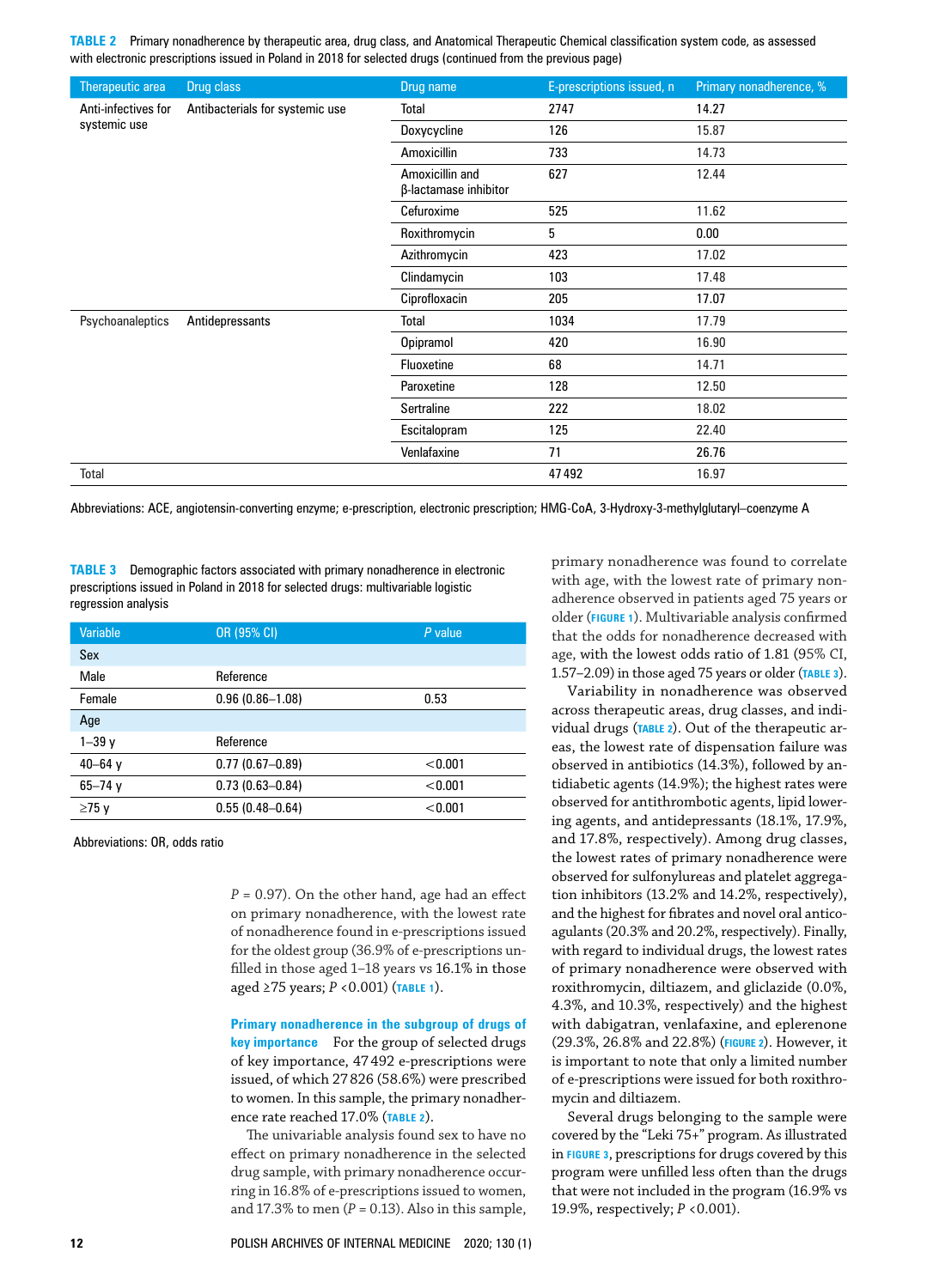<span id="page-5-0"></span>

<span id="page-5-1"></span>**Figure 2** Primary nonadherence across various drugs. Red line represents the average for all drugs.

Abbreviations: β-lact. inh., β‑lactamase inhibitor

**DISCUSSION** This study is the first large-scale assessment of primary nonadherence in Poland. Our results clearly indicate that a substantial proportion of issued e-prescriptions, that is, 1 out of 5, was not collected. However, this figure merits some further justification. Some of the uncollected e‑prescriptions were issued for items of lower importance, such as over-the-counter drugs available in pharmacies, dietary supplements, or even cosmetics. Despite this, the percentage of unfulfilled e‑prescriptions issued for selected drugs of

<span id="page-5-8"></span><span id="page-5-7"></span><span id="page-5-6"></span><span id="page-5-5"></span><span id="page-5-4"></span><span id="page-5-3"></span><span id="page-5-2"></span>major importance is of more concern. Although the rate of primary nonadherence in this sample was still high (17.0%), it is comparable to such values found in other countries, ranging from 6.3% for statins and 8.0% for antidepressants in Iceland,**[13](#page-8-12)** through 5.6% for oral anticoagulation drugs in Spain,**[14](#page-8-13)** 9.3% for all drugs in Denmark,**[15](#page-8-14)** 13.1% for drugs used in osteoporosis in Estonia,**[16](#page-8-15)** 14.9% for antidepressants in Sweden,**[17](#page-8-16)** to 15% for antidepressants in Catalonia.**[18](#page-8-17)** In a small study in Portugal, primary nonadherence reached 22.8%.**[19](#page-8-18)**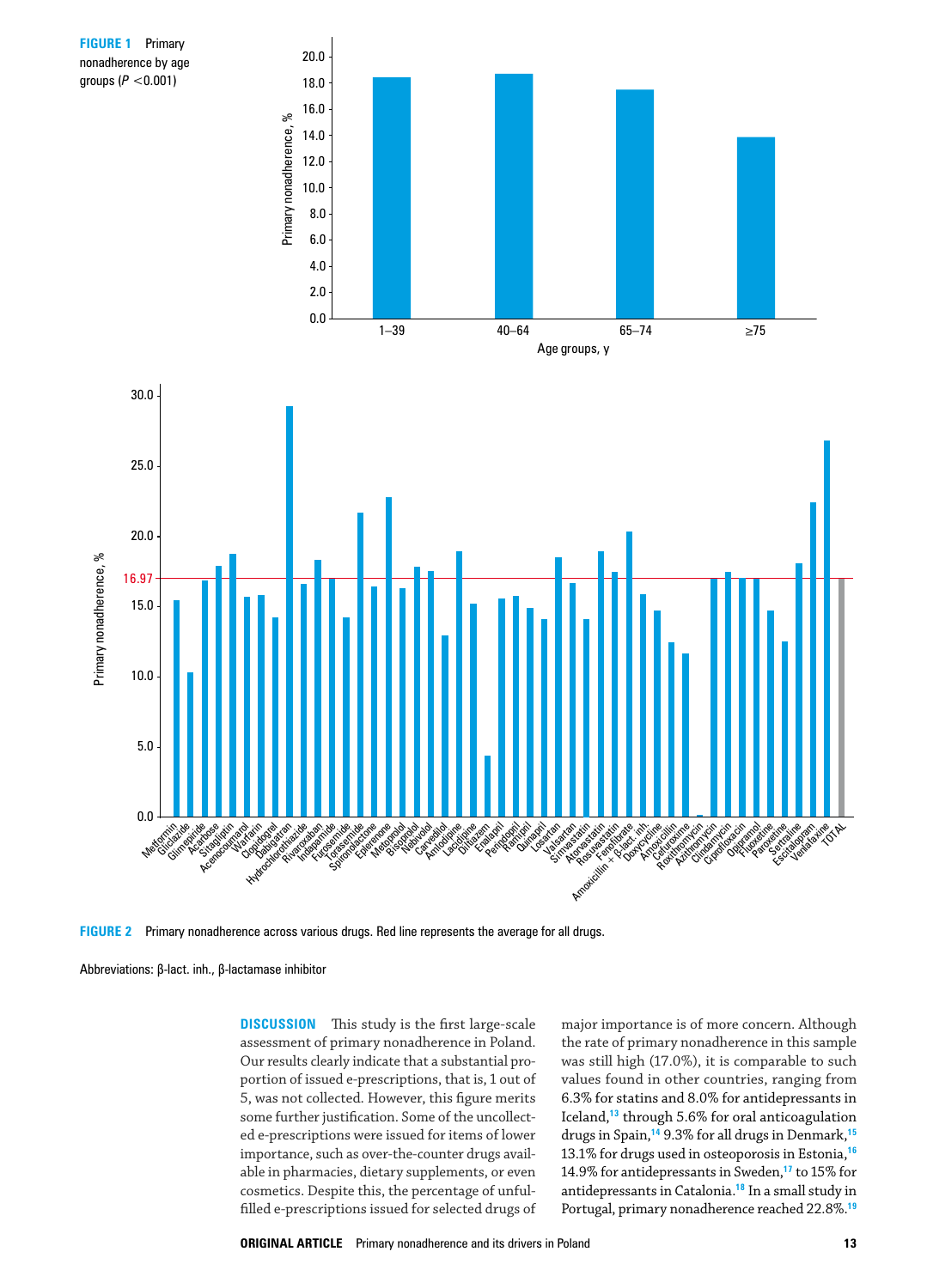<span id="page-6-0"></span>**FIGURE 3** Primary nonadherence in the case of drugs used for long-‑term treatment according to their coverage by the "Leki  $75+$ " program (*P* <0.001)



the "Leki  $75+$ " program

the "Leki 75+" program

Perhaps the largest European cohort studied so far, that is, approximately 1.6 million Catalonian patients with 2.9 million prescriptions, indicated 17.6% primary nonadherence for all drug classes**[20](#page-8-23)**

<span id="page-6-5"></span><span id="page-6-4"></span><span id="page-6-3"></span>Despite dissimilarities between European and American healthcare systems, comparable results were obtained in several analyses performed in the United States. It has been found that 15.4% of patients prescribed statins in managed care organization settings did not collect their prescriptions within 90 days of the order date.**[21](#page-8-24)** In ad‑ dition, 29.5% of women aged 55 years and older in integrated healthcare settings in California did not collect their bisphosphonate prescription within 60 days of the order date.**[22](#page-8-25)** Furthermore, 34% of patients prescribed treatment for hypertension did not fulfil their prescription within 30 days,**[23](#page-8-26)** and only 78% of all prescriptions issued in pediatric primary care were collected.**[24](#page-8-21)** Final‑ ly, among older adults consecutively discharged from a general internal medicine service at a large urban teaching hospital in Canada, 28% exhibited primary nonadherence at 7 days after discharge, and 24% at 30 days after discharge.**[25](#page-8-27)**

<span id="page-6-8"></span><span id="page-6-7"></span><span id="page-6-6"></span>Hence, the rate of primary nonadherence observed in the first year of e-prescription use in Poland did not deviate from those observed in other countries. Interestingly, 22.5% of all 195930 e‑prescriptions issued within the first year of a community‑based e‑prescription initiative in Massachusetts were not filled.**[26](#page-8-19)**

<span id="page-6-9"></span>Another interesting finding of our study is the effect of age on primary nonadherence rates. Contrary to our expectations, the older age group tended to display a lower percentage of unfilled e‑prescriptions, with the lowest values observed in those aged 75 years or older (16.1% in the general population and 13.9% in a sample of selected drugs of key importance for chronic treatment). Similar observations have been made in other studies, across conditions and locations in Europe and the United States.**[17](#page-8-16), [21,](#page-8-24) [26](#page-8-19)** While it is possible that this greater compliance might be related to a greater motivation felt by seniors to take care of their health, adherence may also be affected by the presence of a carer, as some seniors are less independent in managing their own medication. However, further studies are needed to more precisely identify the determinants of lower rates of primary nonadherence in this age group.

Of utmost importance is our observation that primary nonadherence varied across therapeutic areas, drug classes, and individual drugs. This has also been found to be the case in other studies.**[15](#page-8-14),[26-](#page-8-19)[28](#page-8-20)**

<span id="page-6-1"></span>Not surprisingly, out of the studied therapeutic areas, primary nonadherence was the lowest for antibiotics (14.3%). This most likely is associated with the symptomatic nature of the infections treated with these antibacterials. Other studies have provided similar findings.**[24](#page-8-21)**

Among cardiovascular agents, the lowest primary nonadherence was found for ACE inhibitors (15.1%); this compares to 17.1% for β-blockers, 17.2% for angiotensin II receptor blockers, 18.0% for calcium channel blockers, and 18.6% for diuretics. Interestingly, similar findings have been found in other countries: in one study of patients treated for newly diagnosed heart failure, the greatest rate of compliance was observed for β‑blockers, followed by ACE inhibitors.**[29](#page-8-22)** In an‑ other study based on a large database of Catalonian e-prescriptions, the lowest rate of primary nonadherence across all assessed drug classes was observed for ACE inhibitors.**[20](#page-8-23)** Perhaps one of the key drivers of this phenomenon is a very low level of adverse effects in the case of ACE inhibitors, and the contrary in the case of diuretics.

<span id="page-6-2"></span>Several of our findings suggest that drug affordability may influence the rate of primary nonadherence. Firstly, primary nonadherence being generally low for drugs used in diabetic patients (14.9%), differed across individual drugs. It is not surprising as some of these drugs are very affordable, being subject to only minimal patient copayment in Poland (approximately 3.00 PLN, ie,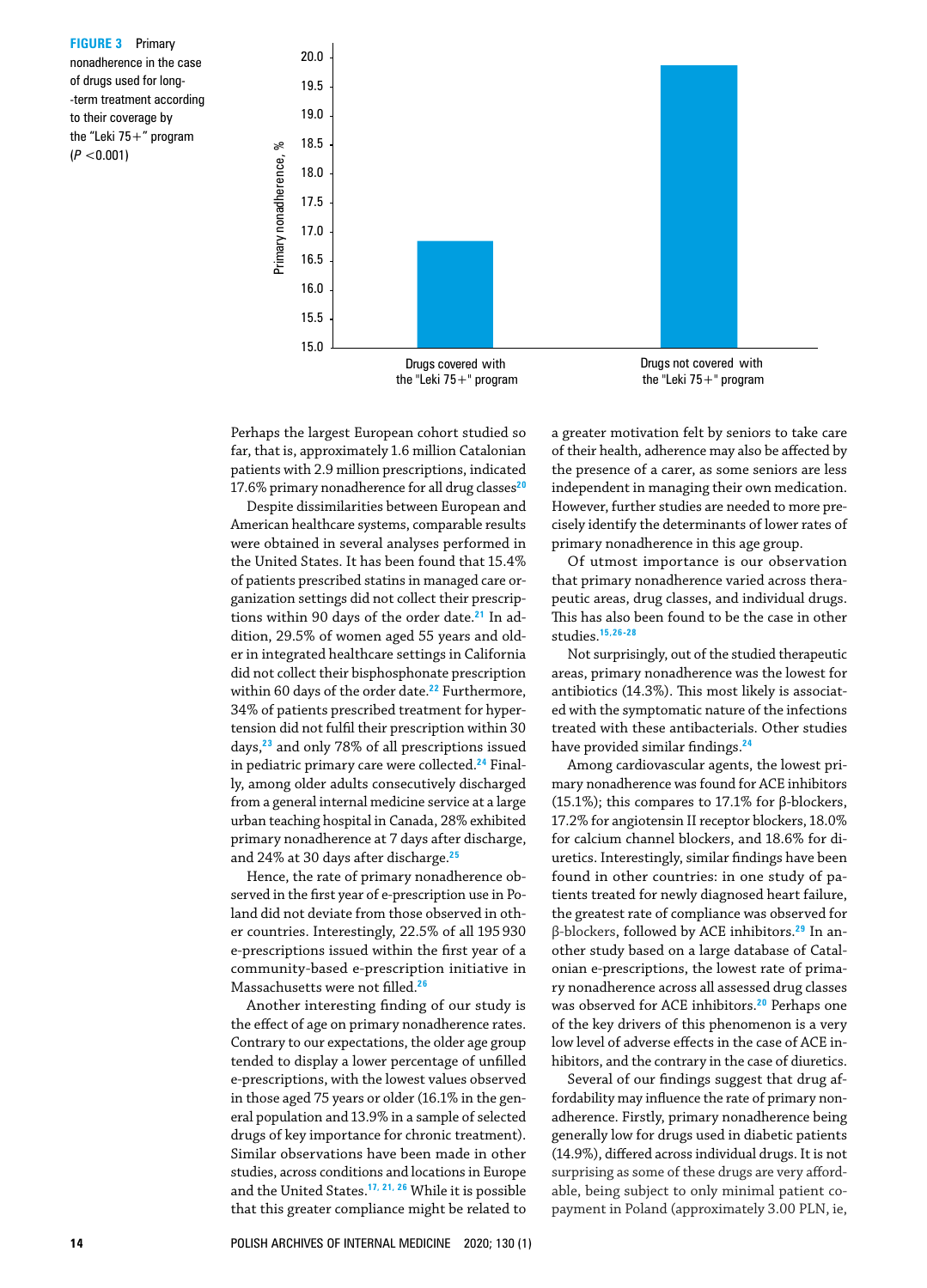0.70 EUR). In contrast, sitagliptin, incurring out-‑of‑pocket patient copayment of approximately 140.00 PLN (approximately 33.00 EUR) due to a lack of reimbursement, was associated with much higher rates of primary nonadherence (18.8%).

Similar scenario was observed in the case of antithrombotic agents, in which primary nonadherence ranged from 15.7% for VKAs to 20.2% for the more expensive novel oral anticoagulants. Very similar results have been observed in Spain, with OR of 2.76 (95% CI, 2.41-3.15) for primary nonadherence in the case of NOACs as com‑ pared with VKAs.<sup>[14](#page-8-13)</sup> Despite having a more patient-‑friendly profile with no need for laboratory mon‑ itoring or subsequent dose adjustment, NOACs are a much more costly than VKAs. In Poland, this corresponds with much higher patient copayment. Recent study in patients with atrial fibrillation in Poland found a high rate of nonadherence for dabigatran.**[30](#page-8-28)** Interestingly, in our study, we observed the highest rate of primary nonadherence in the case of dabigatran.

<span id="page-7-0"></span>Finally, the free availability of selected drugs for the oldest patients within the "Leki 75+" program also appears to have a beneficial effect on compliance. Indeed, a higher drug cost have often been found to be the driver of primary nonadherence.**[13](#page-8-12)** This was studied in more detail in an analysis performed in Catalonia, where the introduction of a fixed copayment was followed by a significant increase in primary nonadherence among the poorer population, low/middle-‑income pensioners, and low‑income nonpension‑ ers (OR, 1.047-1.370), as well as a large but insignificant increase among the high-income populations. Primary nonadherence decreased again in the low‑income population after suspension of the fixed copayment and the introduction of a coinsurance policy that granted this population free access to medication (OR, 0.676).**[31](#page-8-29)** Out of all drivers of primary nonadherence, pharmacy copayments or out‑of‑pocket medication expenses represented the strongest association with poor initial adherence in terms of effect size or ORs in a systematic literature review.**[28](#page-8-20)**

<span id="page-7-2"></span><span id="page-7-1"></span>The present study has certain limitations. Although the analysis of the e‑prescription database allows for the identification of primary nonadherence in an objective, unbiased way, it does not provide any information on why a patient has not filled a prescription. Many such reasons are possible, from lack of trust in a diagnosis or a physician, the type of drug formulation, to high out-‑of‑pocket costs: in Poland, patients are obliged to participate in the drug costs, which vary according to the drug, indication, patient characteristics, and so on.**[32](#page-8-30)** In addition, it was not possible to identify individual patients based on the data processed. Therefore, it was not possible to present initial nonadherence by the number of patients, nor to determine whether a particular e-prescription was the first for a particular patient or whether it occurred later in a series. For the same reasons, it was not possible to

compare the rate of primary nonadherence to different drugs prescribed to a patient at the same time, and assess supposed prioritization. Finally, most of the analyzed e‑prescriptions were issued within the course of the national e-prescription system pilot. The pilot run in selected locations only, which could lead to certain inclusion bias. Similarly, arrangements of this pilot could differ from usual care conditions to some extent. Nevertheless, we believe that all these limitations do not undermine the usefulness of our study, which is unique for Poland both in terms of database size and the accuracy of the used data.

**Conclusions** Our findings highlight the problem of primary nonadherence in Poland and identi‑ fy several drivers of this phenomenon. Primary nonadherence varies across therapeutic areas, drug classes, and individual medicines. It is the least prevalent in the oldest patients. Drug affordability seems to be an important driver of this variation: prescriptions for drugs covered by the "Leki 75+" program, which grants seniors free access to selected drugs for chronic conditions, are collected much more often than those outside the program.

The study proves that an e-prescription system, an innovative e-health solution currently implemented in Poland, provides unique opportunity to study primary nonadherence. Further studies combining e‑prescription data with clinical data, both at the individual and national level, could shed even more light on this matter. The chances for this may come with the im‑ plementation of a nationwide e-prescription system, which has started on January 8, 2020. Nevertheless, our present findings offer practical recommendations for the Polish public health and can play a significant role in designing a national health policy.

#### **Article information**

**Acknowledgments** The authors would like to express their thanks to Ms Justyna Pancerow from The Center of Information Systems for Healthcare (CSIOZ) in Poland for her assistance in source data provision, as well as to Mr. Edward Lowczowski for linguistic assistance. This research did not receive any specific grant from funding agencies in the public, commercial, or not-for-profit sectors.

**Contribution statement** PK, MC, and PL conceived the concept of the study. PK, JC, MC, IB, and PL contributed to the study design. JC was involved in data collection. PK, IB, and PL analyzed the data. PK, JC, MC, IB, and PL were involved in critical analysis of the methodology applied, interpretation of the study results, and manuscript drafting for publication purposes. All authors approved the final version of the manuscript.

**CONFLICT OF INTEREST** PK and PL received funding from a grant from European Union's Health Programme (2014–2020) for the SIMPATHY project (663082), and The European Commission ERASMUS + Project Skills4Adher ence (No. 2017-1-PL01-KA202-038 672), outside the submitted work. JC, MC, and IB declare no conflict of interest.

**Open access** This is an Open Access article distributed under the terms of the Creative Commons Attribution-NonCommercial-ShareAlike 4.0 International License (CC BY-NC-SA 4.0), allowing third parties to copy and redistribute the material in any medium or format and to remix, transform, and build upon the material, provided the original work is properly cited, distributed under the same license, and used for noncommercial purposes only. For commercial use, please contact the journal office at pamw@mp.pl.

HOW TO CITE Kardas P, Cieszyński J, Czech M, et al. Primary nonadherence to medication and its drivers in Poland: findings from the electronic prescription pilot analysis. Pol Arch Intern Med. 2020; 130: 8-16. doi:10.20452/ pamw.14994